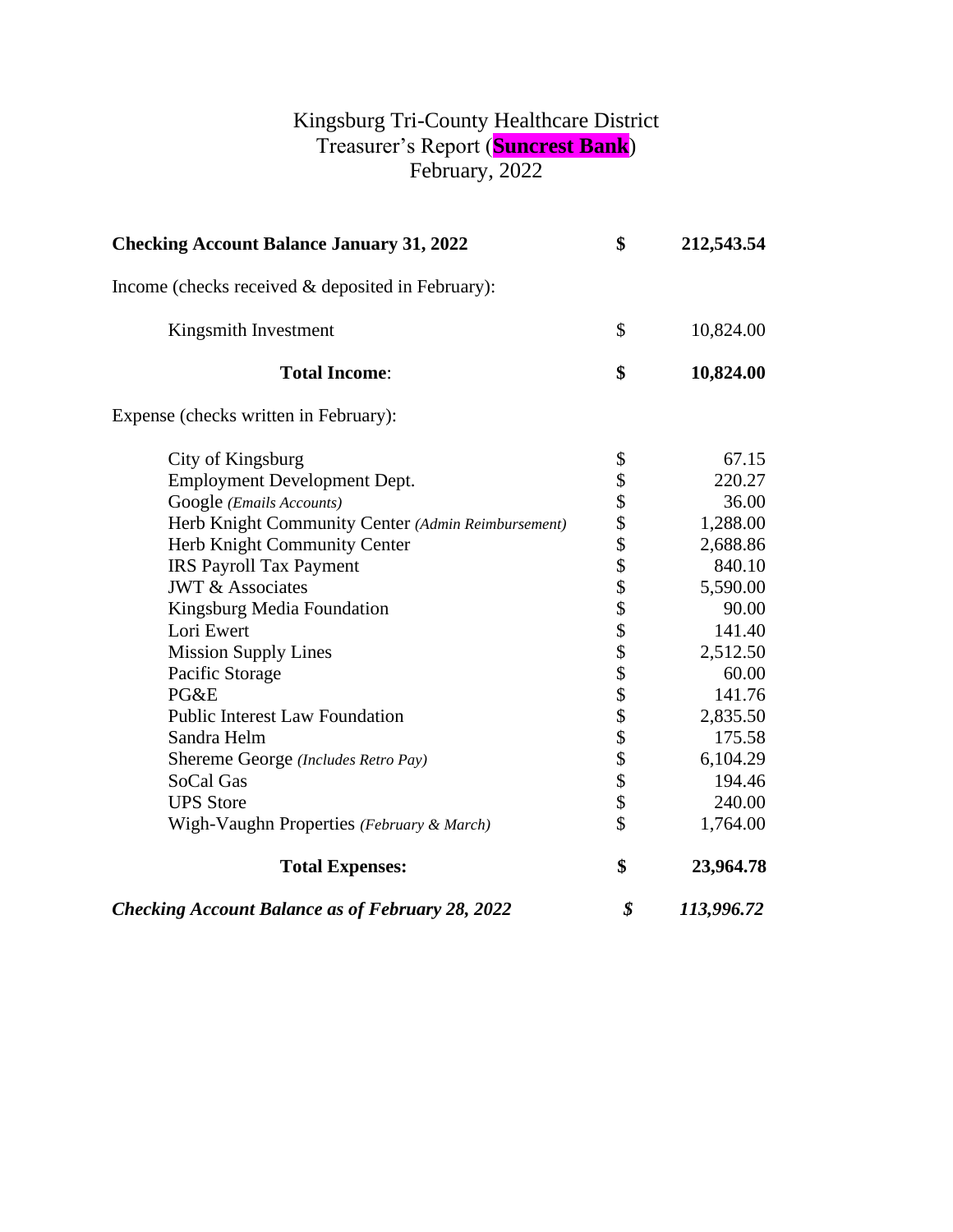## Kingsburg Tri-County Healthcare District *Suncrest Bank Uncleared/Written Check Transactions*

**Uncleared Checks as of February 28, 2022**:

**\*\*\*DUE TO CHANGE OVER IN BANK NAME FROM SUNCREST BANK TO CITIZENS BANK, THE BANK STATEMENT ONLY WENT FROM 2/1/2022 – 2/21/2022. THEREFORE, MANY CHECKS WRITTEN AFTER 2/21/2022 WILL NOT APPEAR UNTIL NEXT STATEMENT!!\*\*\***

| 3143 | The UPS Store                | \$240.00   |
|------|------------------------------|------------|
| 3146 | City of Kingsburg            | \$67.15    |
| 3147 | $P G \& E$                   | \$141.76   |
| 3148 | <b>JWT &amp; Associates</b>  | \$5,590.00 |
| 3151 | <b>SoCalGas</b>              | \$194.46   |
| 3152 | <b>Shereme George</b>        | \$1726.00  |
| 3153 | Herb Knight Community Center | \$349.59   |
| 3154 | Herb Knight Community Center | \$651.19   |
| 3155 | Herb Knight Community Center | \$400.08   |
| 3156 | Shereme George               | \$2,151.65 |
| 3157 | Wigh-Vaughn Properties       | \$882.00   |
|      |                              |            |

**Total: \$ 12,393.88**